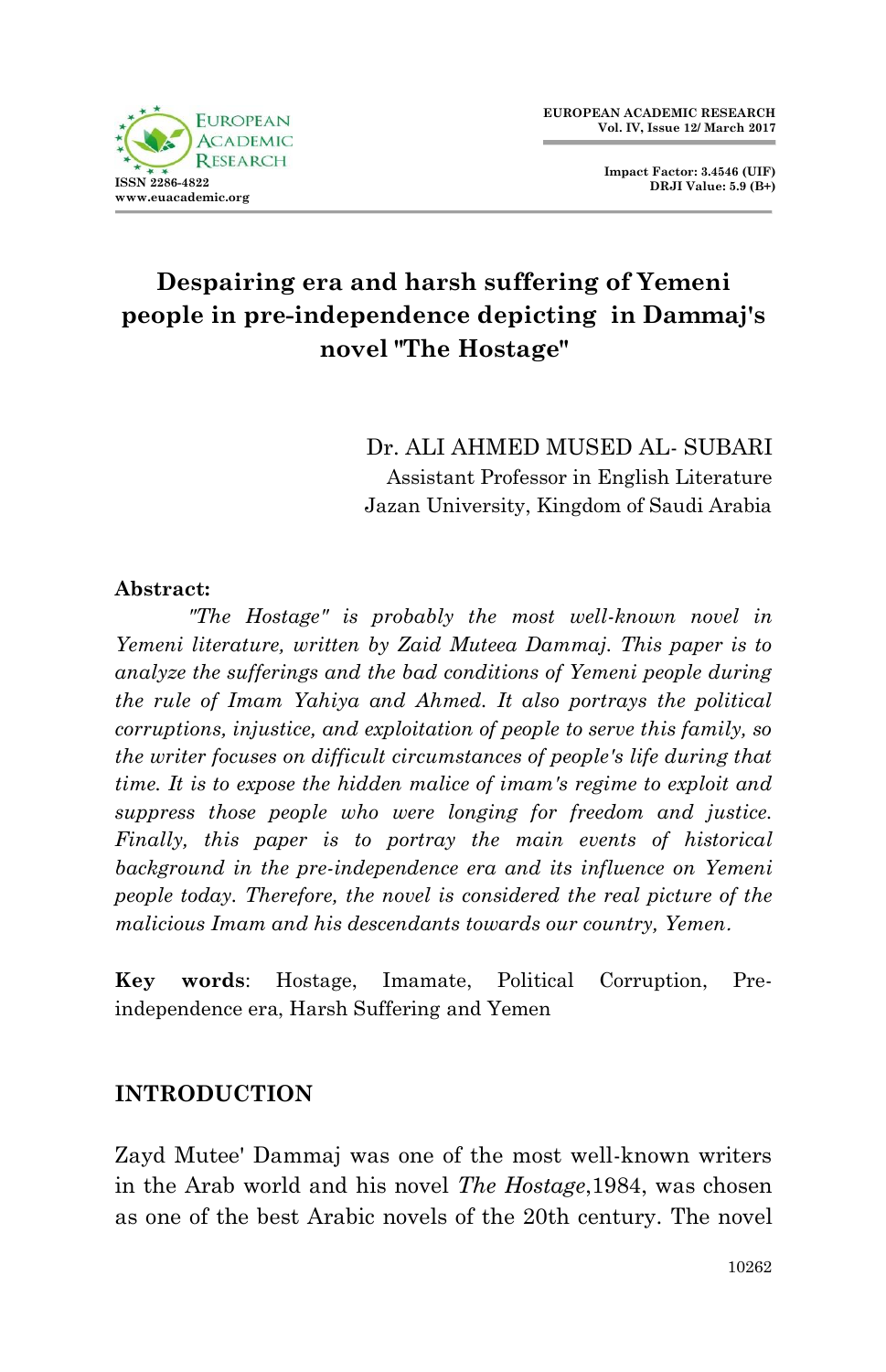portrays the sufferings of a young boy who is taken hostage because of his father's political events and is sent to work as a duwaydar in the Governor's palace. It also portrays the critical events of North Yemen during the late 1940's and it is set before the revolutions t of Yemen against Imams' rule. Hence, literature is basically a medium of people's voice to achieve freedom, justice, equal rights and change, which any other fields of writings fail to do. Dammaj's novel The Hostage represents the literature that is always expressing the life of miserable, homeless, oppressed of Yemeni hostages and prisoners during the ruling of Imamate. The two hostages Duwaydars in "AL-Raheena" are symbolically projected as brave soldiers of the struggle for Yemen's independence. They express strong desires for justice, freedom, and change, which symbolize not only their own lives but the life of Yemeni people. It also exposes the different situations of Yemeni people before the revolution politically, socially and economically. The period of the hostage is the turning point of the Yemeni history. It represents the ending of the Imamte's rule and the beginning of the republic of Yemen**.**

The ordinary characters in the novel will help us to discover a new world. A world of superstitions, ignorance, corruption, oppression, and depression that Imam's regime depends on entirely upon to rule the Yemeni society**.**

### **LITERATURE REVIEW**

The novel "AL-Raheena" is one of the most important modern Arabic fictions. Through his novel, Zayd Mutee Dammaj went back to the pre-independence era of Imam's ruling to portray dynamic human issues such as political corruption, oppression, and human sufferings in Yemen society. Hence, the purpose of Yemeni literature is to describe the themes of sufferings, oppression, corruption and subjugation along with people's intention to struggle for freedom and change. For Al-Maqalih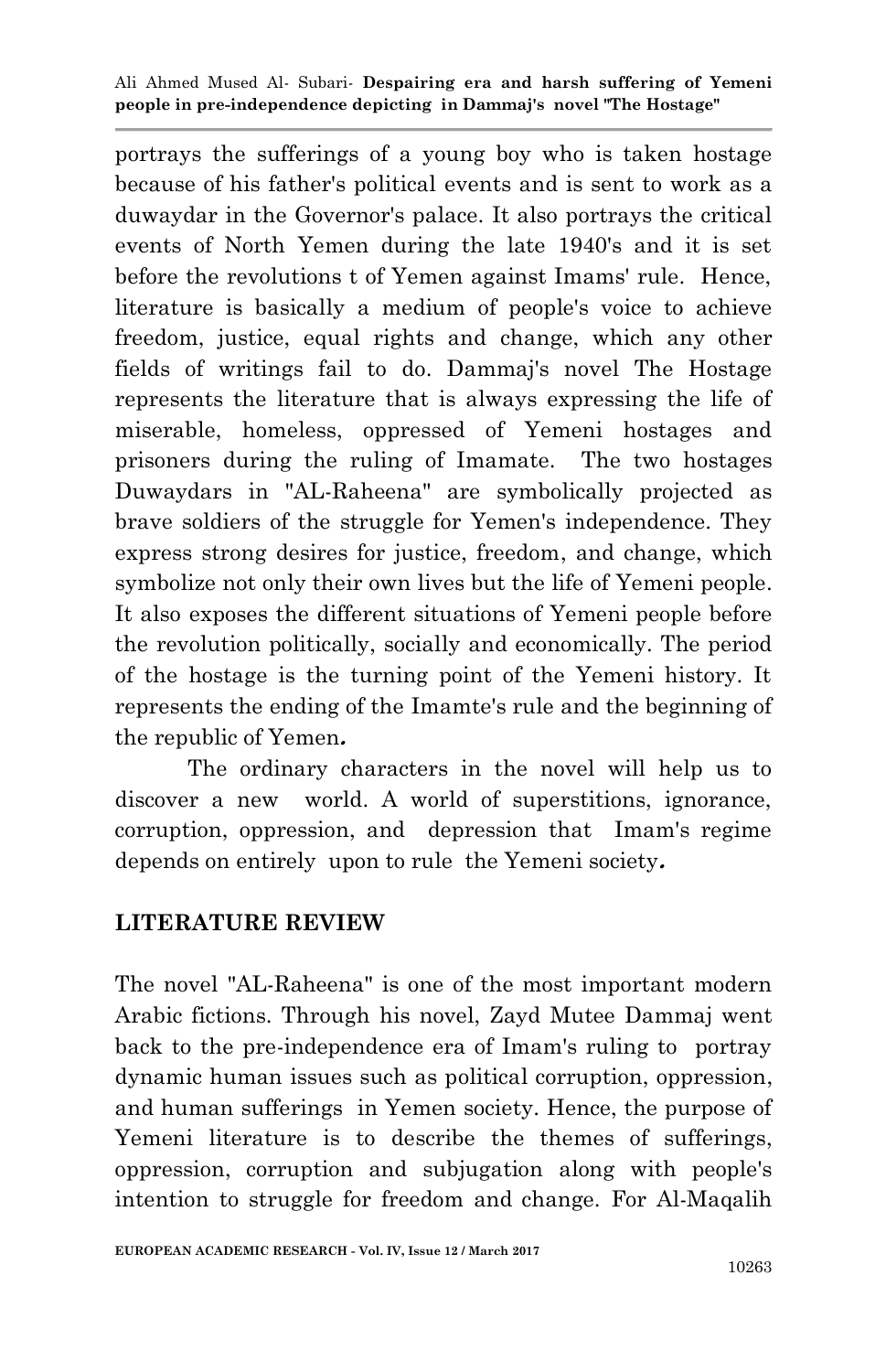The Hostage is the only novelist work Dammaj has attempted yet and which in turn gives him the considerable reputation not only in the Arab world but also internationally through its translations. According to Al-maqalih, The Hostage is an urgent cry of protest and an attempt to portray the gross contradictions which were prevalent in the years before the revolution. In other words, Al-maqalih wants to say that the novel is a humanitarian cry of protest against tyranny dictatorship of the Imams Yahya and Ahmed (Al-maqalih, 1984, p. 15). Robber Burrowes describes The Hostage as both darkness and light at the same time. Darkness as being hostage to the past tradition as well as to the Imam as well as the light of struggle for liberty (Burrowes, 1984, p. 4).

The Hostage is one of the novels that has been successful and transcends spatial and temporal limits that Dammaj paints himself the real picture of Yemen. Though it was written before the Republic of Yemen government, it reveals the life of Imam's deficiencies in the forties of the last century in Yemen. In this magnificent novel, it takes the writer along with the reader to a journey that mixes myth and truth to one of the inmate's palace in Yemen. Metaphorically, that time of the novel is returned to call Arab Spring, talking about tyrants and anarchy, tyranny , freedom , hope, to occupy the Arab scene, and those are the themes of the novel(Al Haj, 2013). Taiz is the scene of the events of the novel that Dammaj has chosen it as the palace of the deputy and a place with multiple's locations inside, the current as a room, kitchens and stabled and the Office of the deputy Attorney palace**.**

This is what affects the consoled oppressive child that is called the hostage, you can also imagine how much grief and anger that such a failure to harsh treatment in the same child. On the other hand, the novel tells us about the richness of the child's family hostage, so that owning a stable of horses at that time, looks like with some exaggeration, owning a private jet these days **.**Hence, Yemen's political theology was forced to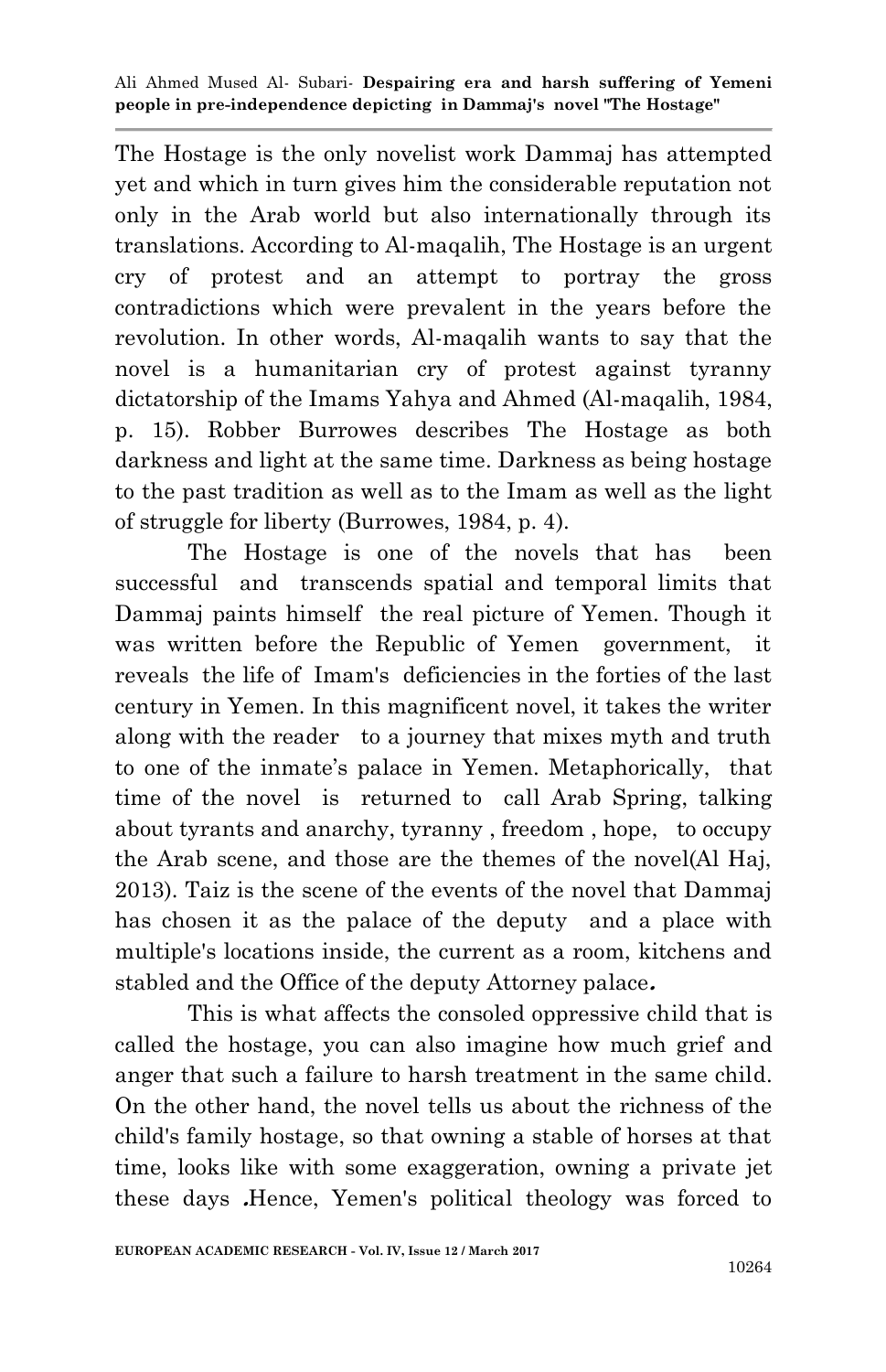need help from the northern tribes to impose his authority on the cities and agricultural areas of Yemen such as Taiz , Ibb, and the cause of the emergence of what might be called internal colonialism, in which the Northern Tribes played the role of the colonizer ( Saleh, 201).

# **POLITICAL CORRUPTION OF IMAM'S REGIME**

Although a novel has published in 1948, it exposes the political corruption and the difficult conditions of Yemeni lives under the glooms of deprivation, subjugation and extortion of Imam's regime in 1940 -1962. It also portrays the romantic scenes through the meeting of the narrator and courtly lady, but it is basically a reflection of political corruption of Yemen society written in the historical background of the pre-independence era in Yemen. The Imam's regime is more dangerous to Yemenis than Othmans because he controlled over the cultivated land and used the hostage's system to subdue the Yemeni countryside for his favor (AL Masudi, 1992, p. 114 **(**.

The deeds of political corruptions have taken out of a real history of Yemen with real names such as that of the Imam Yahiya and Imam Ahmed. After the coup had failed against Imam Yahiya in 1948, the Imam ordered his soldiers to kill, loot, oppress and torture all the people that stood against him (Abdullah, 2001,p. 21). The Imam's soldiers had got the right to take the young boys from their mothers to secure the obedience of their fathers and tribes. Therefore, the novel is the tragic symbol of a boy from the village taken hostage by imam's soldiers and imprisoned him in the fortress of al-Qahira. As the boy says: How beautiful this city was! I have seen it first when I was taken away from my village and imprisoned in the fortress of al-Qahira as one of the hostages of the Imam (Dammaj, 1984, p. 3).

It the first time for the boy to see the tragic life of the other hostages in al-Qahira fortress that is considered the most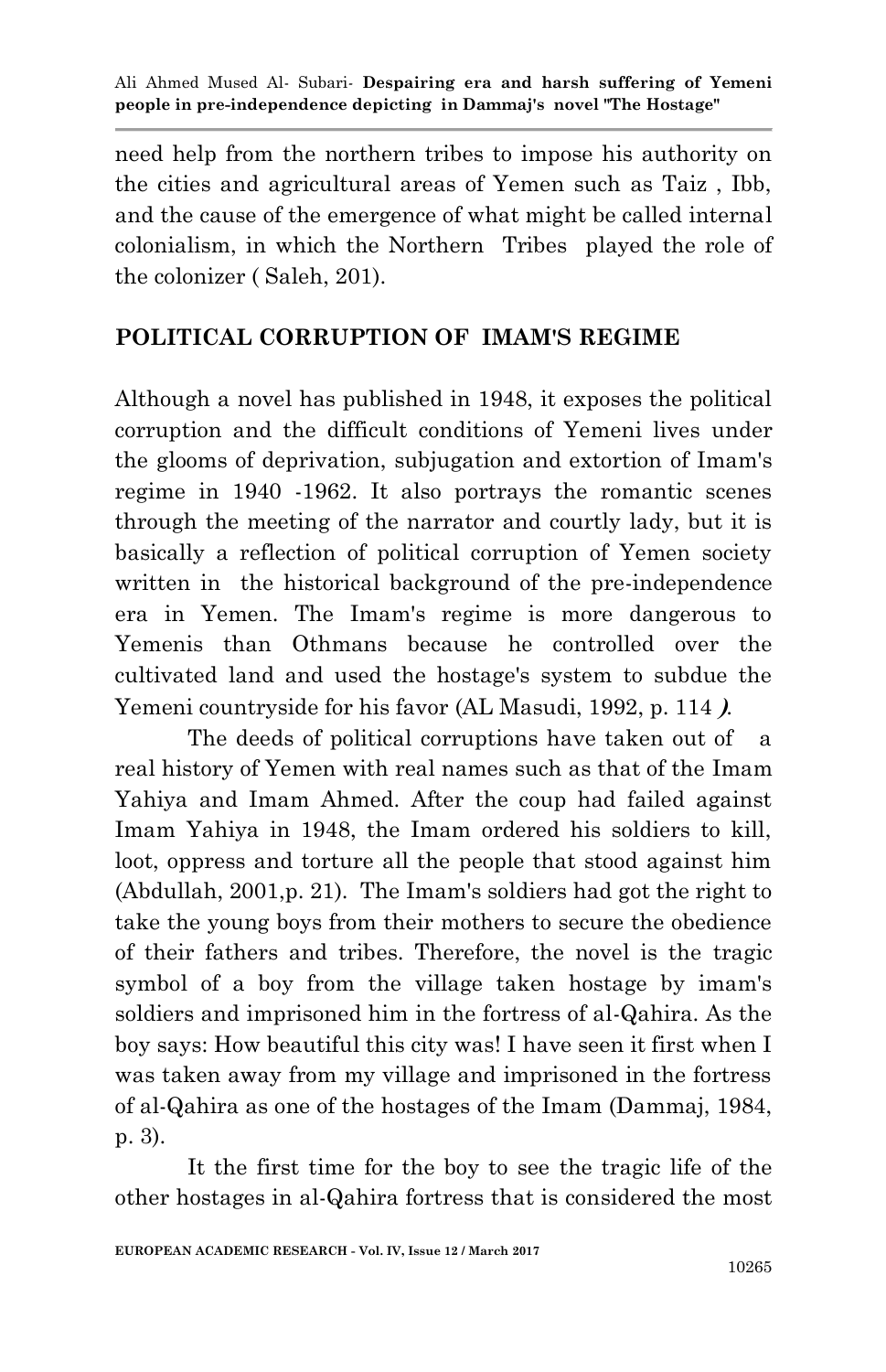powerful place of Imam. The narrator describes the miserable life and the political corruptions of the Imam's palace towards the hostages. The hostage boy clarifies the wrong deeds of political corruption of Imam's regime: They have oppressed me and attacked my family seizing everything and transforming me into a hostage, then a duwaydar in her [Governor's sister] and the servant of her brother, the Governor(p. 4) Fundamentally, the novel revolves around an unfair political acts not only against the hostage boy but also against all people in Yemen society. Hence, Dammaj didn't mention a specific name to the narrator because the boy is a symbol of all Yemeni people that are longing for justice and freedom. It is a reflection of political corruption of Imam's ruling that holds everything in his hand and gives nothing in turn to his people except fear, oppression, corruption and torture. The Imams Yahiya and Ahmed invented the hostage's system to secure the obedience of the tribes, so they have kept three thousand hostages from the sons of those tribes (Al-Shreif, 2007,p. 40). The Imam stands against any kind of reformations including education that leads to improving and develop Yemen society. But education for the Imam is the first step of political revolution against his ruling. Hence, he depends on traditional education as his reference to his political system. The imam Yahiya considered the regime is a divine right for himself, so he closed all the schools and he was contented to open traditional learning ( Katatieb) for reading and keeping holy Quran to make his people obedient (Al-Shreif, 2007,p.38).

This an example of the political corruption of the Imam's regime that sends his cruel soldiers over the poor people who delay their alms tax and other dues payment after the Governor's son's arrival with his new car. "They (soldiers) were playing their parts in the festivities ….the Governor would reward them next morning by giving them authority over the subjects who were late paying their alms tax and other dues which would mean profit for them (Dammaj, 1984,p. 53).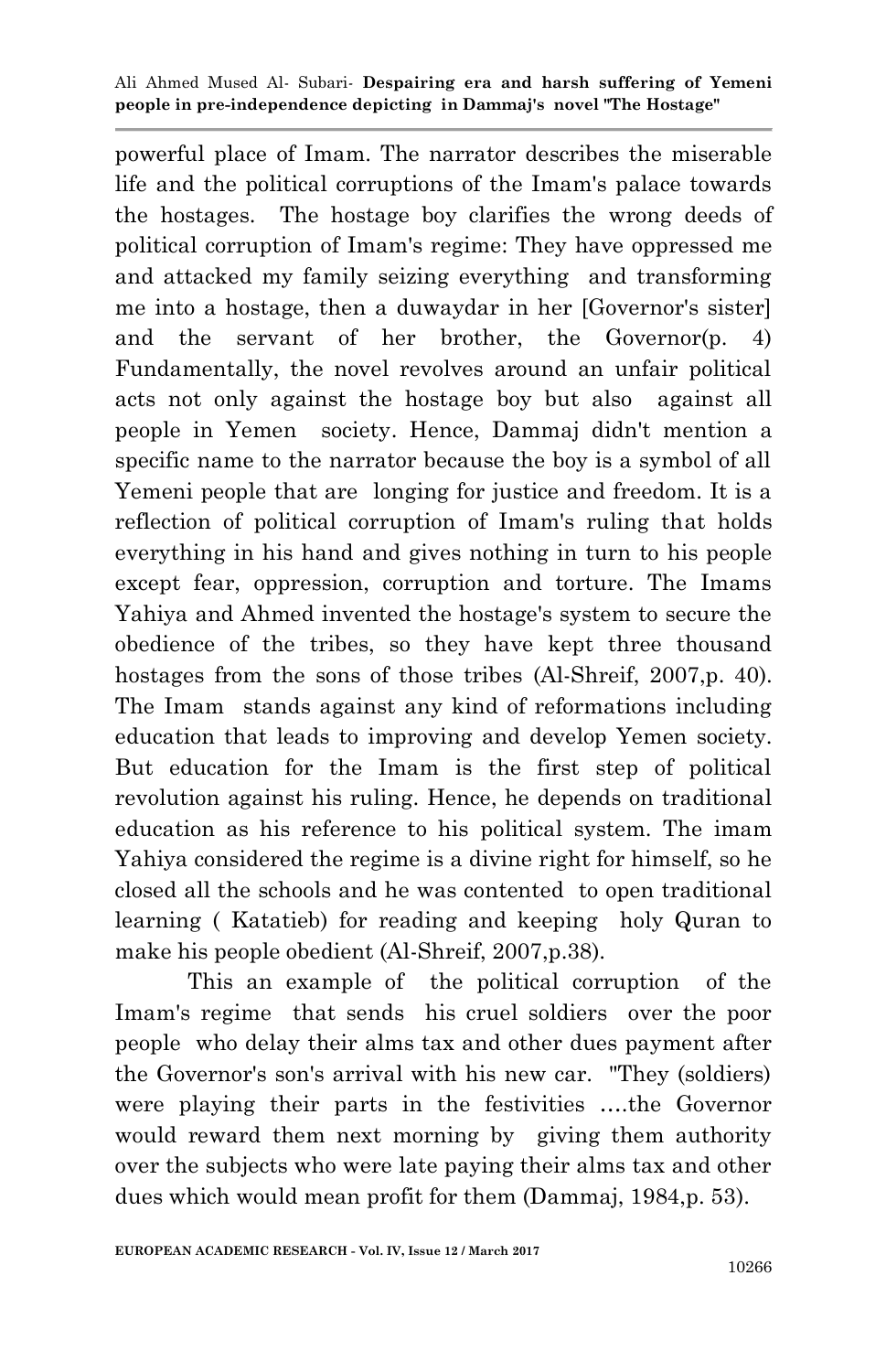Finally, this the real picture of the Imam's political corruption and inhuman deeds against his citizens during that period of the Yemen history (1940-1962 **(**.

# **Harsh suffering of Yemeni people in pre-independence era**

The novel "AL-Raheena" is considered the Yemeni literary revolution against the suffering and difficult social circumstances, looting and theft, exploitation and suppression of Yemeni people that affected several regions of Yemen. It basically deals with critical issues that directly bound up with human beings' hopes, frustrations, poverty, sorrows, sufferings, and concerns. Fortunately, Dammaj, the author of this novel, hasn't lived far away, but he is very close to the men's sufferings in his country. The year of 1946 was known in Yemen the year of famine and sufferings. Some people remembered the events of that year because of the bad government policy, corruption of senior officials and oppression (Al-Shreif, 2007,p.49). The Hostage exposes the situation of the Hostages and duwaydar during the control of the Imamate (1904- 1962). Hence, the Imam had taken the young boys from influential tribes to secure the obedience of their members. The novel is a tragic account not only the suffering of the boy but the sufferings of all boys of Yemen during the ruling of Imam. the fortress of al-Qahira is the symbol of exploitation, subjugation, torture and oppression of the hostages.

The real picture of Yemeni's sufferings exposes the bad conditions of health over the whole country. Most of Yemenis were expiring because of lack health care. The handsome dawuaydar dies in his early age because of the absence of medical facilities. The hostage says that when he searches for a doctor to remedy his close friend: ''There was only one foreign doctor in the city, and perhaps in the whole country... I brought my friend out of the doctor, the doctor gave several tablets to the dawuaydar, but in vain and he went down to look at his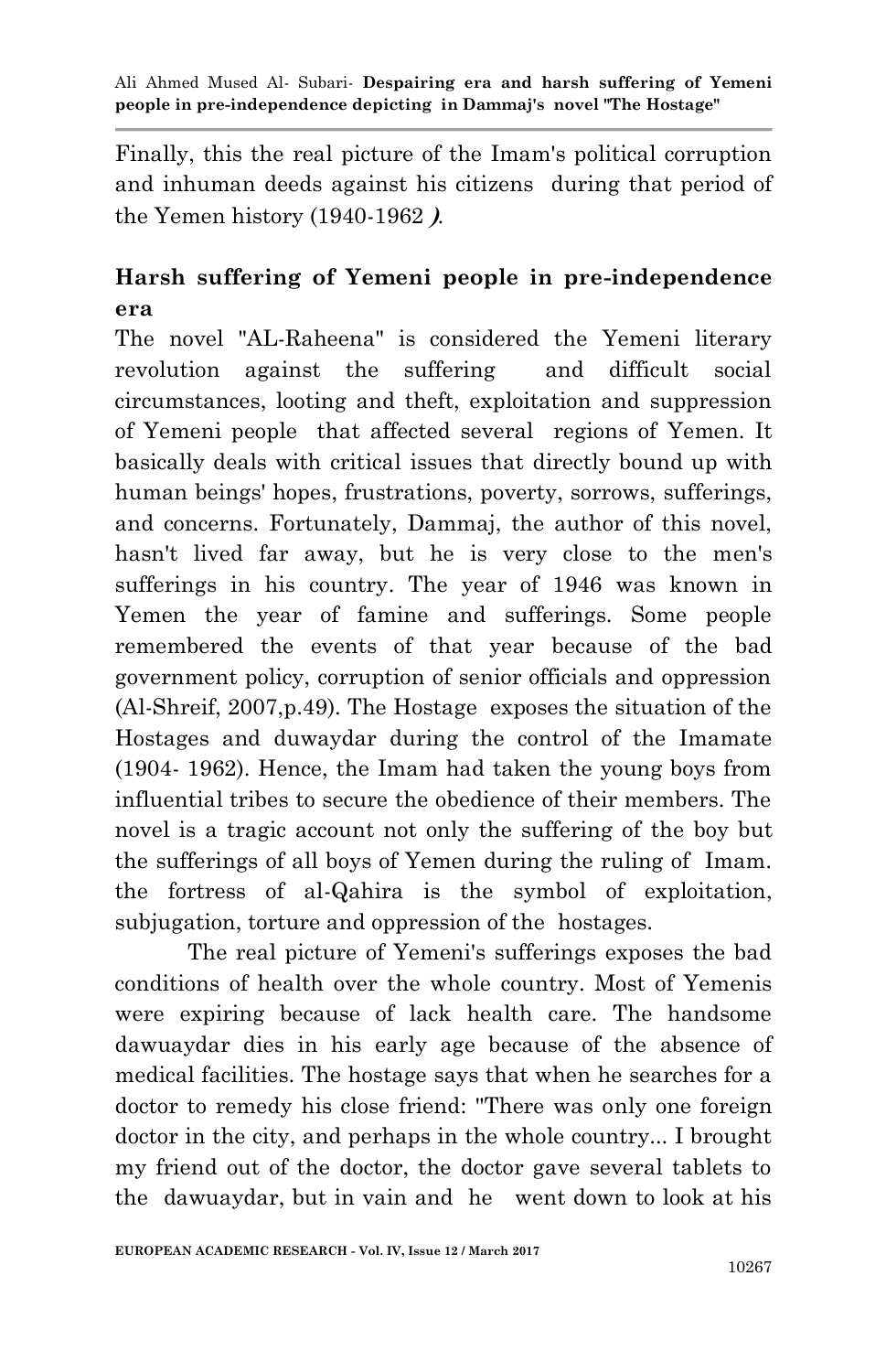rabbits" (Dammaj, 1984, P.143). These lines clarify that the foreign doctor cares for his rabbits more than his patients. The hostage represented the new Yemeni generation whose desire is to revolt against the bad social conditions **.**

French doctor (Claudie Vaillan) has written down in her book entitled (A French Doctor in Yemen) that indicates that the deadly diseases they kill thousands of Yemenis and even minor illnesses that were infected by citizens to lead to death due to lack of services or medical care. The extreme poverty of the families of Yemen was making most families stands powerless to save their patients and be forced to abandon the patients until the last throes. It exposes the real tragedy of our fathers and grandfathers. Several activists, historians, writers, politicians and intellectuals who have spoken in many of their publications that dealt with that era and spotted the darkness of the Imam who settled on the chest of the sons of the Yemeni people (Fayein, 1957, p. 4).

Although Yemen during the reign of the imams were completely isolated from the world, it is difficult to get out or entering and particularly of non-Yemeni. A less number of foreigners and private doctors that have come to Yemen that agree with needs and interests of the family of Imam. The life inside the palace of the imam is different from the life in the city. The people who live in the city have suffered from many things such as poverty, sicknesses, ignorance, lack of medical services and even a cold water as the narrator describes: How difficult it was to wake up in this city, so different from the fortress in the mountains, with its fresh air! In the city, you always seemed to wake with the feeling that you'd been beaten black and blue, with your body swollen like a drum or the stump of a palm tree and your eyes drooping. From the very beginning, there was a lingering feeling of nausea and depression, and you didn't usually feel the least desire for breakfast or coffee. All you wanted was cool water, and that was only to be found, if at all, in the soldiers' jugs (Dammaj,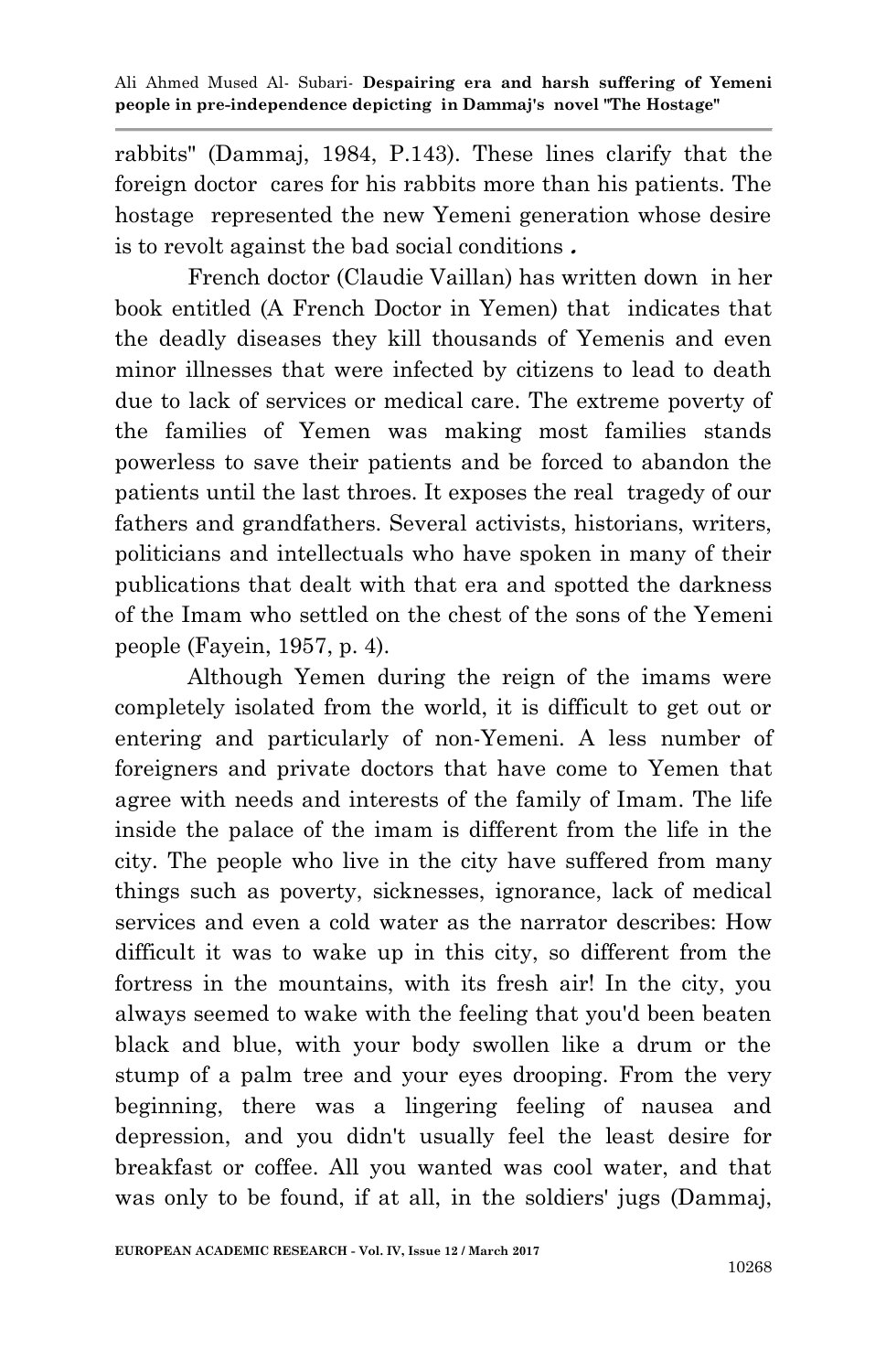1984, p., 34). The narrator exposes the sufferings of Yemeni people not only in the fortress but also all over the Yemen regions. When the British occupied Shaboah, the Imams sent more than five thousand to expel the British soldiers. Therefore, most of the soldiers died due to poverty and diseases and were buried out of Taiz's walls (Al-Shreif, 2007,p.50). Dammaj also portrays the real bad situations of Yemeni sufferings. The darkness era of Imam deprived Yemenis of education, health, luxurious life, and made them ignorant people**.**

### **CONCLUSION**

Dammaj exposes in his novel, *The Hostage*, the harsh conditions of the Yemeni people, who have been suffering from the disease, ignorance, and backwardness in all aspects of life, as well as political corruption. The situation of suffering and political corruption is still an unsolved problem in Yemen until this time. These conditions led to the injustice of a lot of people, deteriorating economy, education, communication, and transportation. Many educated Yemenis attempted to make some general reforms in Yemen, but in vain due to Imam's policy. The Imam used all means to suppress the opposition movement against him, including the use of violence and hostage-taking, which exceeded hundreds of opposition movement members in all parts of Yemen, including some scholars, tribal elders, military officers , traders, and civilians. The novel also ends with a national revolution, but the Yemeni people of 2016 are still the same hostages as the preindependence era. The bloody confrontation of the Yemeni people today shows the violence and injustice of the malicious Imam's descendants and his family against Yemen**.**